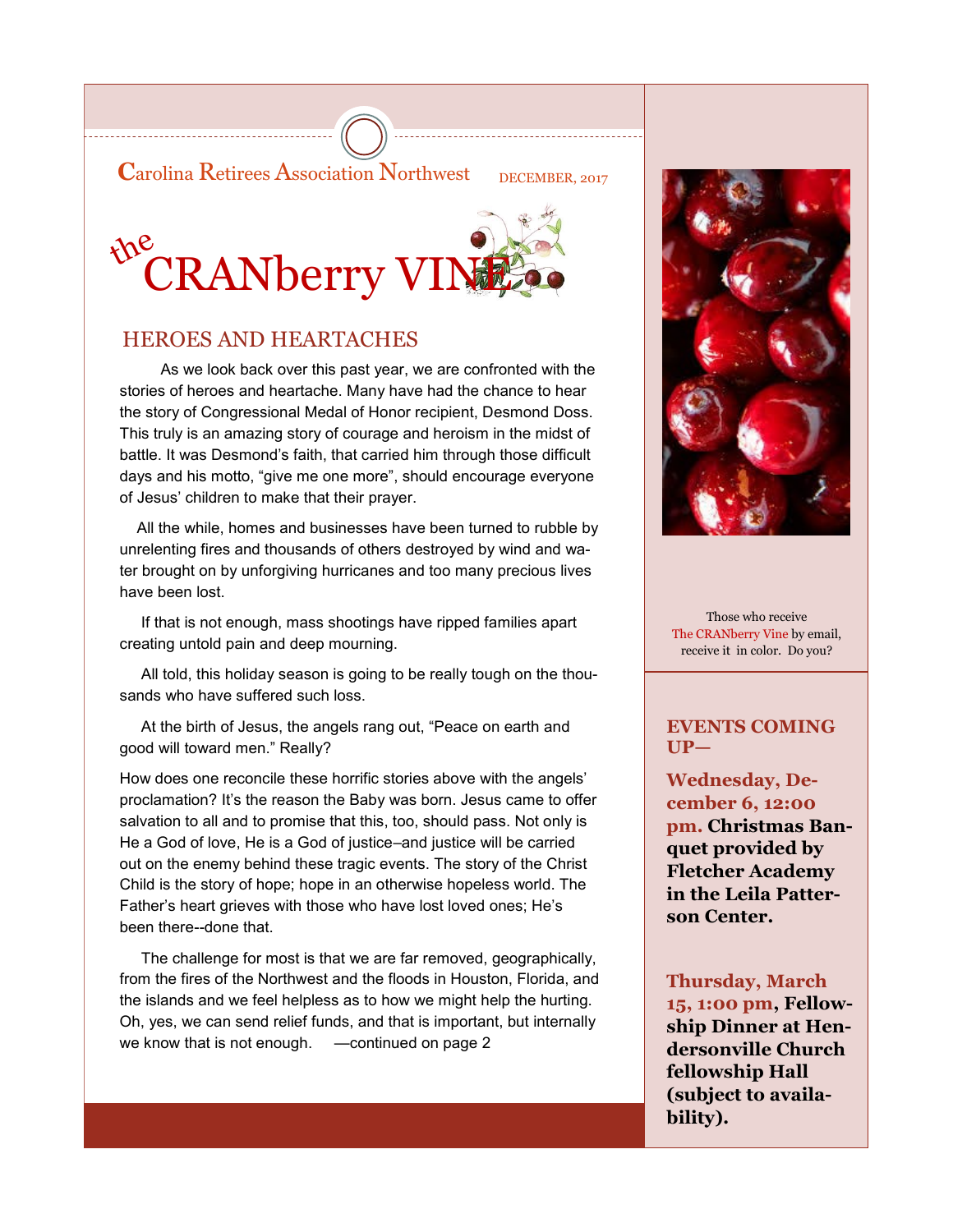

#### HEROES AND HEART-ACHE, continued from page 1

 Maybe you could be a hero in your own neighborhood or community. The suffering are all around us, so what can we do? I don't know, but I know the One who does and He has promised to direct our paths. You and I are called to be Jesus' hands and His feet.

 Heroes don't set out to be heroes, they just do what needs to be done.

—*Barry Mahorney*, President

## YOU ARE INVITED TO CONTRIBUTE

This is your newsletter for you to enjoy reading and being a part of.

Whenever you come across something that is particularly inspirational to you, humorous or interesting, please think of your CRANberry Vine newsletter. This might be a short story, poem or just a one-liner. Share it. If you liked it, the rest of us would probably like it also.

Your contributions can be sent to the editor by email or snail mail whichever is most convenient for you. These will be inserted as appropriate and we have room.

# WE MISS YOU!

Our sympathy goes to the families of those who have recently died and our prayer is for that special Comforter to be very near. How about pulling out your membership list and sending a card of your sympathy to the spouse or family? Dave Bauer Chet Damron

Gideon Chen Bill Onuska

### **FALL RETREAT AT NOSOCA PINES**

 Our weather was so perfect—not too hot and not even chilly! And, no rain! What a wonderful time of fellowship, good food, and learning and growing in Jesus' because of what we heard shared by the various speakers. We were given some practical tips for sharing with others by the new director of SALT, Douglas Na'a; excellent health pointers for happier living by Martin Durkin, MD; George Grow's presentation affirmed our biblical belief in Creation and oh, so much more! Retreat is definitely the high event of the year where we get to spend 3+ days together! Donations received for Nosoca—\$1527.50. Thanks!

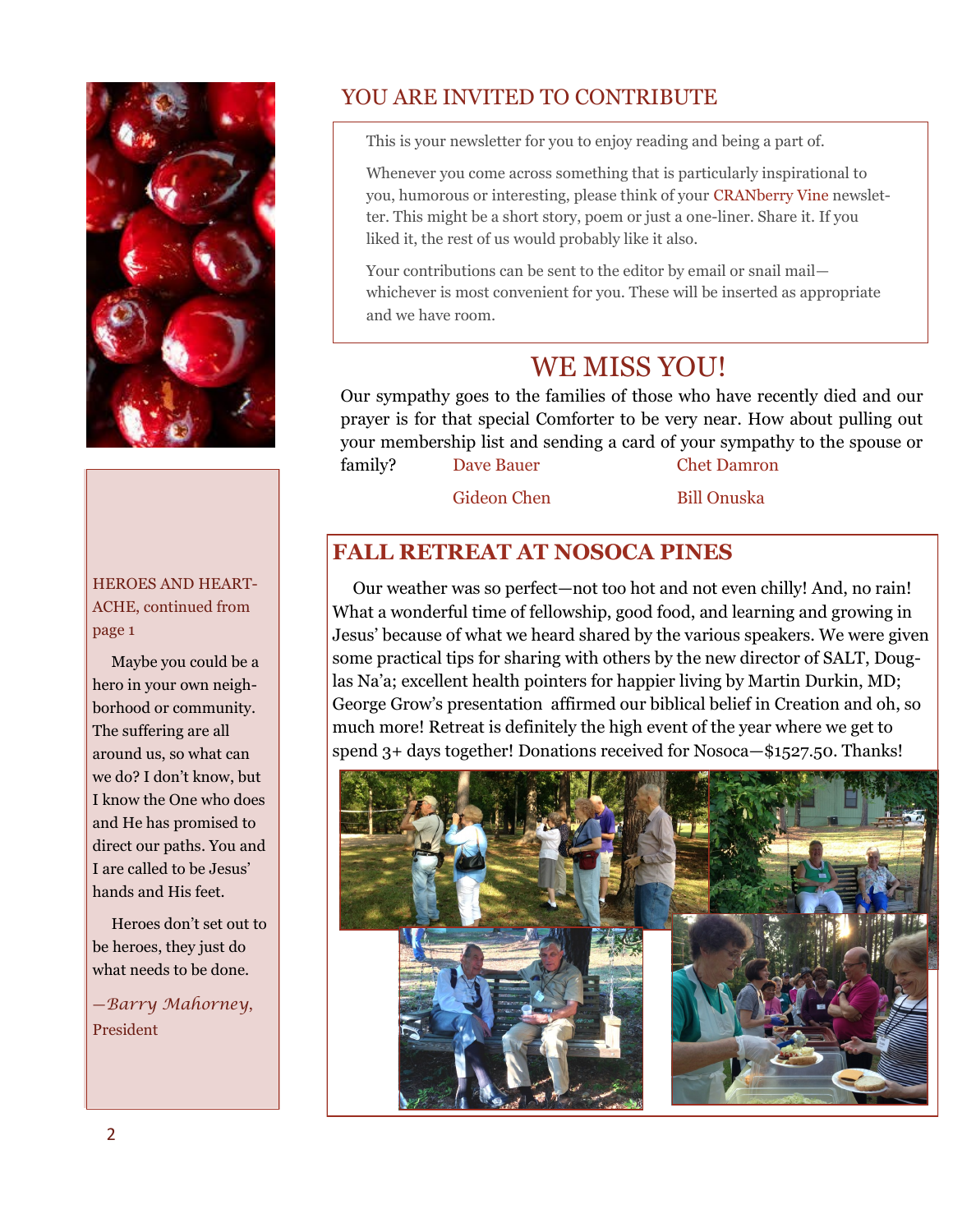#### **CRANBERRIES — so good for you!**



#### **Cranberry Salad**

| 1 3-oz pkg raspberry jello* | 1 diced red apple                |
|-----------------------------|----------------------------------|
| 1 cup hot water             | 116-oz can whole cranberry sauce |
| $1/2$ cup cold water        | $1/4$ cup chopped pecans         |

 Dissolve jello in hot water. Add cold water and chill until partially set. Stir in apple, cranberry sauce and nuts. Pour into serving bowl. Chill until firm. Serves 6 submitted by Sharryn Mahorney \*vegetarian is found at Walmart

Do you have a favorite dairy-free recipe with cranberries? Please share it with Sharryn for an upcoming newsletter. elderbarry7@yahoo.com

We say a great BIG thanks to each officer who served faithfully for the last two years. Thank you! Thank you! You are so appreciated!

#### **Our newly elected officers for 2018-2019**

| President, Barry Mahorney         | <b>Communication Secretary, Ron Quick</b> |
|-----------------------------------|-------------------------------------------|
| Vice-president, Sam Leonor        | Newsletter Editor, Sharryn Mahorney       |
| Treasurer, Carol Hayes            | <b>Hospitality, Evert Potgeiter</b>       |
| Assist. Treasurer, Joy Thomas     | Decorating Chair, Linda Miller            |
| Secretary, Peggy Peterson         | Pictorial Directory Coord, Carol Johnson  |
| Assist. Secretary, Ellen O'Connor |                                           |

#### CRAN BOARD MEMBERS

| President, Barry Mahorney                     | 828-391-8233 | elderbarry7@yahoo.com     |
|-----------------------------------------------|--------------|---------------------------|
| Vice-president, Ed Bagwell                    | 828-200-6150 | joele10802gmail.com       |
| Treasurer, Carol Hayes                        | 828-595-3118 | chayes1940@gmail.com      |
| Asst Treasurer, Beverly Watkins               | 828-891-8392 | wcharlesbeverly@gmail.com |
| Secretary, Peggy Peterson                     | 937-694-9660 | peggy.merle@yahoo.com     |
| Asst Secretary, Elaine Myers                  | 828-483-6354 | r.elaine.myers@gmail.com  |
| Newsletter Editor, Sharryn Mahorney           | 828-391-8233 | elderbarry7@yahoo.com     |
| Newsletter Circulation, Virginia Bagwell      | 828-200-6150 | joele1080@gmail.com       |
| Hosting Chairperson, Sandy Spencer            | 828-606-2844 | sandybspencer@gmail.com   |
| Decorating Chairperson, Pat D'Avolio          | 828-698-2947 | pat7934@att.net           |
| Pictorial Directory Coordinator, Edith Herzel | 828-628-3604 | efherzel@juno.com         |
| Candid Photographer, Owen Spencer             | 828-606-2844 | oespencer@yahoo.com       |

 A millionaire said a short time before his death: "I don't see what good all my money does me. I can't eat it; I can't spend it; in fact, I never saw it. I dress no better than my private secretary and cannot eat as much as my coachman. I live in a big servants' boarding home; am bothered to death by beggars; have dyspepsia; cannot drink champagne; and most of my money is in the hands of those who use it mainly for their own benefit." What a sad defeat!

 A poor man said a few months before his death: "I care not where I live or how I live, or what hardships I go through, so that I can but gain souls for Christ. When asleep I dream of those things; as soon as I awake the first thing I think of is this great work. All my desire is to give the Gospel to others; all my hope is in God." What a glorious victory!— Selected, *Signs of the Times*, February 22, 1905.